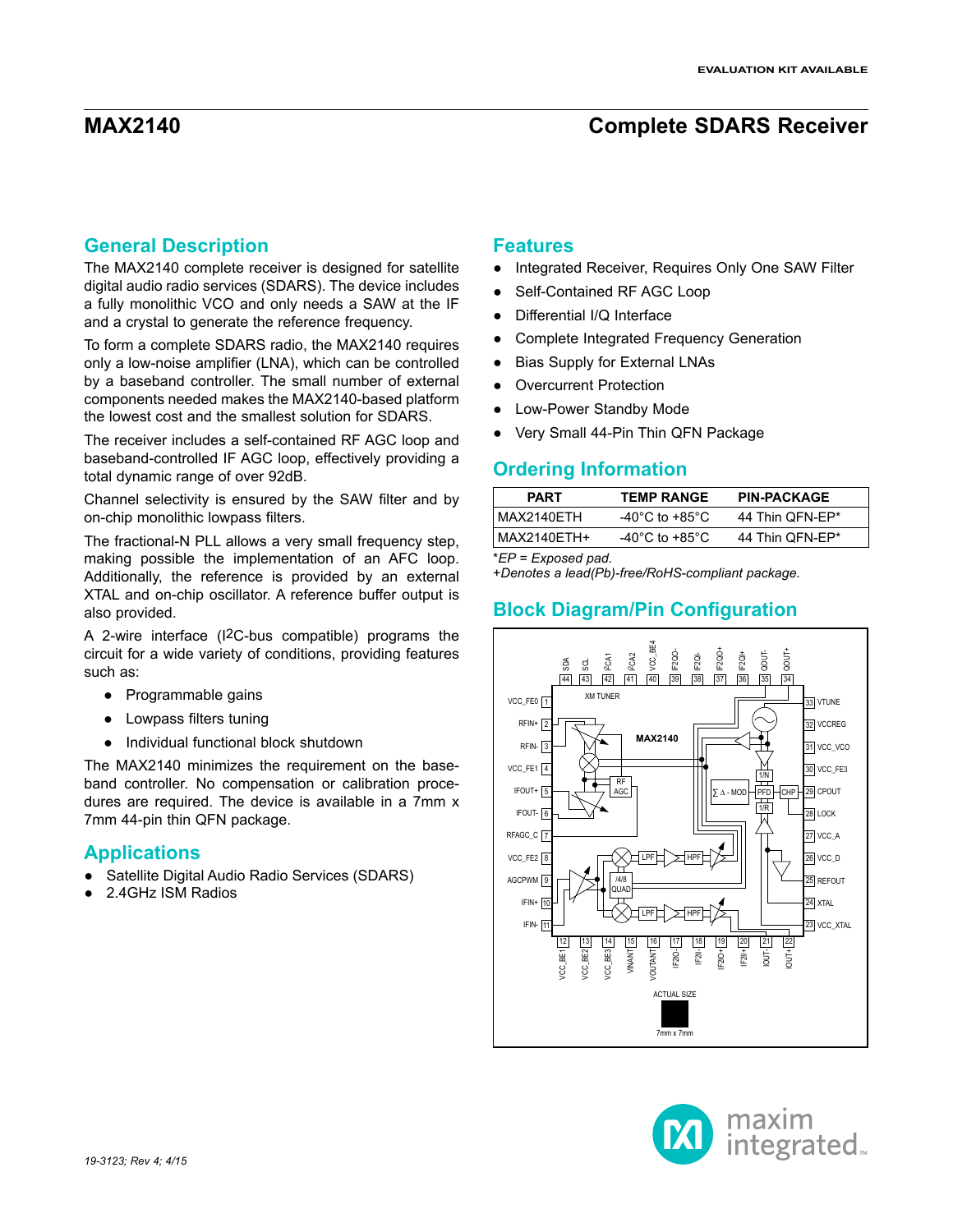# **Absolute Maximum Ratings**

| Continuous Power Dissipation ( $T_A$ = +70°C)     |  |
|---------------------------------------------------|--|
| 44-Pin TQFN (derate 26.31mW/°C above +70°C)2105mW |  |
| Operating Temperature Range -40°C to +85°C        |  |
|                                                   |  |
|                                                   |  |
| Storage Temperature Range -65°C to +150°C         |  |
| Lead Temperature (soldering, 10s) +300°C          |  |

Stresses beyond those listed under "Absolute Maximum Ratings" may cause permanent damage to the device. These are stress ratings only, and functional operation of the device at these<br>or any other conditions beyond those in *device reliability.*



# **DC Electrical Characteristics**

(V<sub>CC</sub> = 3.1V to 3.6V; VINANT ≥ V<sub>CC</sub>, VOUTANT in open circuit, T<sub>A</sub> = -40°C to +85°C. Typical values are at V<sub>CC</sub> = 3.3V, V<sub>VINANT</sub> = 3.3V, and  $T_A$  = +25°C, unless otherwise noted.) (Note 1)

| <b>PARAMETER</b>                                                     | <b>SYMBOL</b>          | <b>CONDITIONS</b>                                        | <b>MIN</b>     | <b>TYP</b> | <b>MAX</b> | <b>UNITS</b> |
|----------------------------------------------------------------------|------------------------|----------------------------------------------------------|----------------|------------|------------|--------------|
| Supply Voltage Range (Note 2)                                        | $V_{\rm CC}$           |                                                          | 3.1            | 3.3        | 3.6        | V            |
|                                                                      | VINANT                 |                                                          | 3.1            | 3.3        | 5.3        |              |
| <b>Operating Supply Current</b>                                      | <sub>ICC</sub>         | All blocks on                                            |                | 150        | 180        | mA           |
|                                                                      | <b>I</b> SHDN          | All blocks off                                           |                | 30         |            | μA           |
| Lock Indicator High (Locked)                                         | $V_{\text{IH\_LK}}$    |                                                          | $V_{CC}$ - 0.5 |            |            | $\vee$       |
| Lock Indicator Low (Unlocked)                                        | $V_{IL_LK}$            |                                                          |                |            | 0.5        | $\vee$       |
| Digital Input-Logic High                                             | $V_{\text{IH}}$        |                                                          | $V_{CC}$ - 0.5 |            |            | $\vee$       |
| Digital Input-Logic Low                                              | $V_{IL}$               |                                                          |                |            | 0.5        | V            |
| Input Current for Digital Control<br>Pins                            | <b>DIG</b>             |                                                          | $-1$           |            | $+1$       | μA           |
| Input Current for AGCPWM                                             | <b>AGCPWM</b>          |                                                          | $-10$          |            | $+290$     | μA           |
| Voltage Drop VINANT to<br><b>VOUTANT in Normal Operating</b><br>Mode | VANTDC-<br><b>DROP</b> | Maximum current sink at VOUTANT is<br>150 <sub>m</sub> A |                |            | 0.35       | V            |
| Current Sink at VOUTANT to Flag<br>Bit ACP = $1$                     | ANTDC H                | VOUTANT shorted to ground (Note 4)                       | 195            |            | 500        | <b>mA</b>    |
| Current Sink at VOUTANT to Flag<br>Bit $AND = 1$                     | ANTDC L                |                                                          | 12             | 20         | 30         | mA           |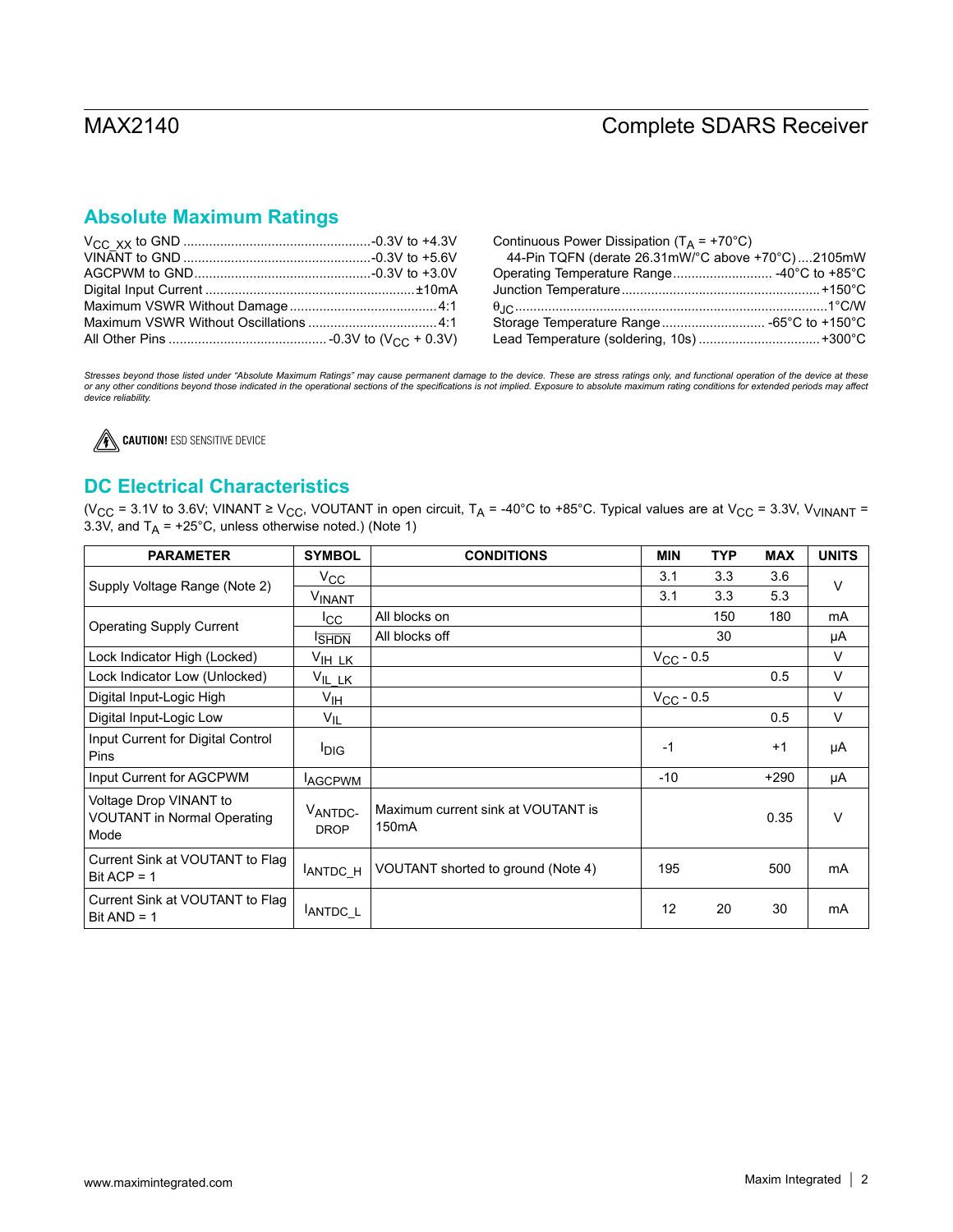# **AC Electrical Characteristics**

(MAX2140 EV kit, current drawn at VOUTANT, I<sub>VOUTANT</sub> = 150mA max, V<sub>CC</sub> = 3.1V to 3.6V, V<sub>VINANT</sub> = 3.1V to 5.3V, f<sub>RF</sub> = 2320MHz to 2345MHz, f<sub>LO</sub> = 2076MHz, T<sub>A</sub> = -40°C to +85°C. Typical values are at V<sub>CC</sub> = V<sub>VINANT</sub> = 3.3V, f<sub>RF</sub> = 2338MHz, T<sub>A</sub> = +25°C, unless otherwise noted.) (Note 2)

Interstage (IF) 259MHz SAW filter specification: insertion loss = 19dB max, 9.3MHz to 12MHz from center attenuation = 24dB min, beyond 12MHz from center attenuation = 40dB min.

| <b>PARAMETER</b>                                                                                        | <b>SYMBOL</b>    | <b>CONDITIONS</b>                                                                          | <b>MIN</b> | <b>TYP</b> | <b>MAX</b> | <b>UNITS</b> |  |
|---------------------------------------------------------------------------------------------------------|------------------|--------------------------------------------------------------------------------------------|------------|------------|------------|--------------|--|
| <b>GENERAL RECEIVER</b>                                                                                 |                  |                                                                                            |            |            |            |              |  |
| Minimum Input RF Power to<br>Produce 20mV <sub>P-P</sub> (Differential) at<br>I and Q Baseband Outputs  | P <sub>MIN</sub> | IF AGC is set at maximum gain,<br>bit HPF = $0$ (Note 4)                                   |            | $-91$      | -84        | dBm          |  |
| Maximum Input RF Power to<br>Produce 400mV <sub>P-P</sub> (Differential)<br>at I and Q Baseband Outputs | $P_{MAX}$        | RF AGC threshold: RF_AGC_TRIP =<br>-17dBm; IF AGC is set at minimum gain, bit<br>$HPF = 0$ |            | $+3$       |            | dBm          |  |
| LO to RF Input Leakage                                                                                  | $P_{LKH}$        | LO-related spurious > 2GHz                                                                 |            | $-66$      |            | dBm          |  |
|                                                                                                         | $P_{LKL}$        | LO-related spurious < 2GHz                                                                 |            | $-38$      |            |              |  |
| Noise Figure (Notes 3, 5)                                                                               |                  | RF AGC is at maximum gain,<br>IF AGC is at reference gain                                  |            | 8.5        | 10.4       |              |  |
|                                                                                                         | <b>NF</b>        | RF AGC is at maximum gain,<br>IF AGC is at reference gain -10dB                            | 9.3        |            | 11.7       | dB           |  |
|                                                                                                         |                  | RF AGC is at maximum gain -5dB,<br>IF AGC is at reference gain                             |            | 13.3       | 15.5       |              |  |
|                                                                                                         |                  | RF AGC is at maximum gain -10dB,<br>IF AGC is at reference gain                            |            | 17.8       | 21.5       |              |  |
|                                                                                                         |                  | RF AGC is at maximum gain,<br>IF AGC is at reference gain                                  |            | $-32$      |            |              |  |
|                                                                                                         |                  | RF AGC is at maximum gain,<br>IF AGC is at reference gain -5dB                             |            | $-27$      |            |              |  |
| In-Band Input IP3 (Notes 5, 6)                                                                          | $ $ IIP3         | RF AGC is at maximum gain -30dB,<br>IF AGC is at reference gain -43dB                      | $+9$       |            |            | dBm          |  |
|                                                                                                         |                  | RF AGC is at maximum gain -20dB,<br>IF AGC is at reference gain -53dB                      |            | $+6$       |            |              |  |
|                                                                                                         |                  | RF AGC is at maximum gain,<br>IF AGC is at reference gain                                  |            | -9         |            |              |  |
| Out-of-Band Input IP3<br>(Notes 5, 7)                                                                   | O_IIP3           | RF AGC is at maximum gain -7dB,<br>IF AGC is at reference gain                             | $-3$       |            |            | dBm          |  |
|                                                                                                         |                  | RF AGC is at maximum gain -25dB,<br>IF AGC is at reference gain                            |            | $+12$      |            |              |  |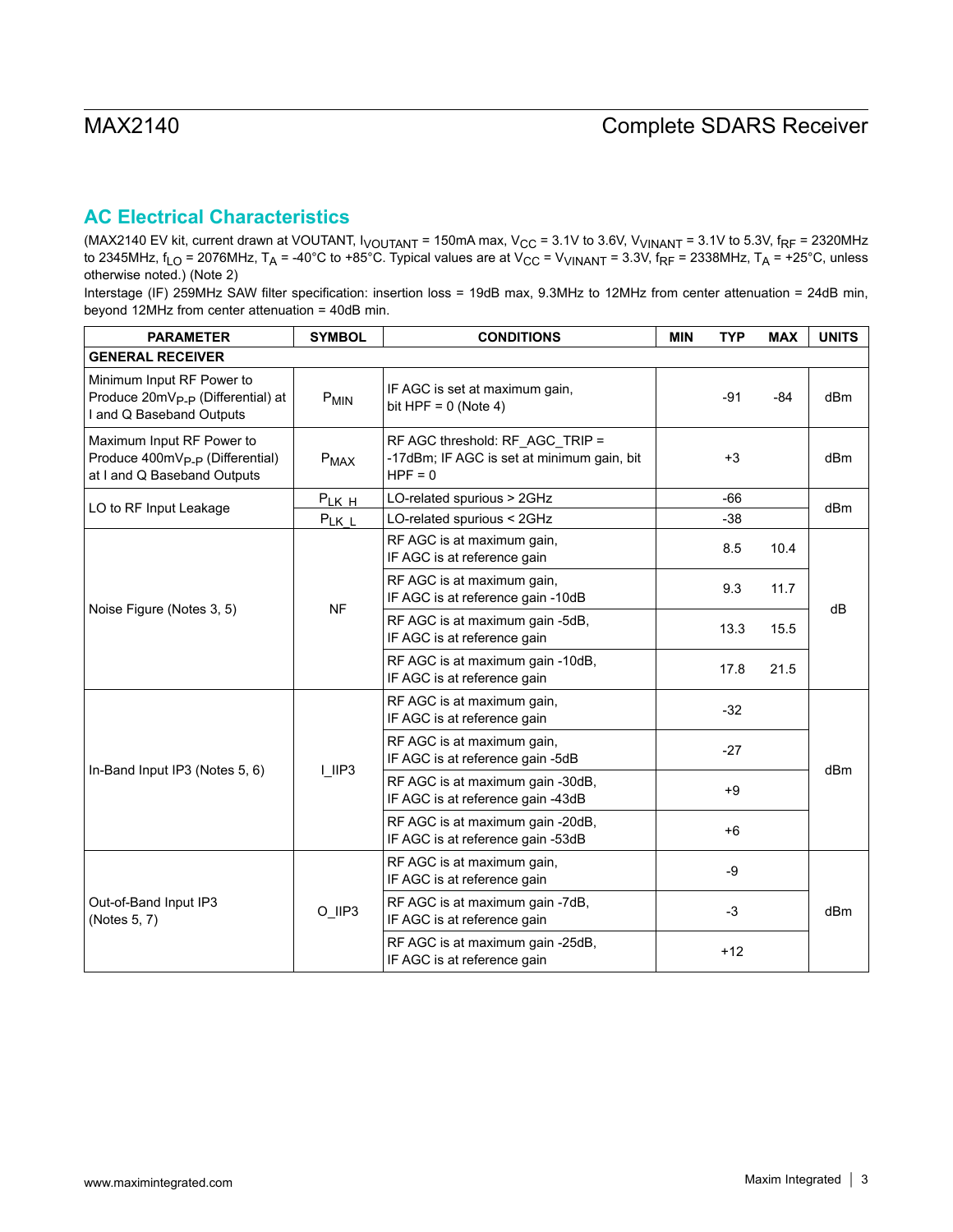# **AC Electrical Characteristics (continued)**

(MAX2140 EV kit, current drawn at VOUTANT, I<sub>VOUTANT</sub> = 150mA max, V<sub>CC</sub> = 3.1V to 3.6V, V<sub>VINANT</sub> = 3.1V to 5.3V, f<sub>RF</sub> = 2320MHz to 2345MHz, f<sub>LO</sub> = 2076MHz, T<sub>A</sub> = -40°C to +85°C. Typical values are at V<sub>CC</sub> = V<sub>VINANT</sub> = 3.3V, f<sub>RF</sub> = 2338MHz, T<sub>A</sub> = +25°C, unless otherwise noted.) (Note 2)

Interstage (IF) 259MHz SAW filter specification: insertion loss = 19dB max, 9.3MHz to 12MHz from center attenuation = 24dB min, beyond 12MHz from center attenuation = 40dB min.

| <b>PARAMETER</b>                                                                      | <b>SYMBOL</b>  | <b>CONDITIONS</b>                                               | <b>MIN</b>    | <b>TYP</b>      | <b>MAX</b> | <b>UNITS</b> |
|---------------------------------------------------------------------------------------|----------------|-----------------------------------------------------------------|---------------|-----------------|------------|--------------|
|                                                                                       |                | RF AGC is at maximum gain,<br>IF AGC is at reference gain       |               | $+1$            |            |              |
| In-Band Input IP2 (Notes 5, 6)                                                        | $L$ IIP2       | RF AGC is at maximum gain,<br>IF AGC is at reference gain -5dB  |               | $+6$            |            | dBm          |
|                                                                                       |                | RF AGC is at maximum gain,<br>IF AGC is at reference gain -25dB |               | $+27$           |            |              |
|                                                                                       |                | RF AGC is at maximum gain,<br>IF AGC is at reference gain       |               | $+38$           |            |              |
| Out-of-Band Input IP2<br>(Notes 5, 7)                                                 | O_IIP2         | RF AGC is at maximum gain -7dB,<br>IF AGC is at reference gain  |               | $+45$           |            | dBm          |
|                                                                                       |                | RF AGC is at maximum gain -25dB,<br>IF AGC is at reference gain |               | +60             |            |              |
| Opposite Sideband Rejection                                                           | <b>OSR</b>     | Baseband frequencies = 100kHz (Note 4)                          | 32            | 39              |            | dB           |
| Image Rejection                                                                       | IRej           | At $f_{LO}$ - $f_{IF}$                                          |               | 54              |            | dB           |
| Half IF Rejection                                                                     | HRej           | At $f_{LO}$ + 0.5 x $f_{IF}$                                    |               | 53              |            | dB           |
| <b>RF AGC LOOP</b>                                                                    |                |                                                                 |               |                 |            |              |
| <b>LNA Gain Reduction</b>                                                             | RFAGC<br>Range | (Note 4)                                                        | 30            | 42              |            | dB           |
| Minimum RF AGC Trip Point                                                             | RFAGC_min      | Bits RF4/3/2/1/0 = 00000 (BIN)                                  |               | $-35$           |            | dBm          |
| RF AGC Trip Point                                                                     | RFAGC_int      | Bits RF4/3/2/1/0 = 00010 (BIN) (Note 4)                         | $-37$         | $-33$           | $-29$      | dBm          |
| Maximum RF AGC Trip Point                                                             | RFAGC_max      | Bits RF4/3/2/1/0 = 10100 (BIN)                                  |               | $-15$           |            | dBm          |
| FRONT-END (FE) PROGRAMMABLE GAIN                                                      |                |                                                                 |               |                 |            |              |
| FE Programmable Gain Range                                                            | FE_Rge         | (Note 4)                                                        | 19            | 22              | 26         | dB           |
| FE Programmable Gain Step                                                             | FE_Step        |                                                                 |               | $\overline{2}$  |            | dB           |
| <b>IF FILTER INTERFACE</b>                                                            |                |                                                                 |               |                 |            |              |
| IF Output Differential Admittance                                                     | Yout, IF       | Between pins IFOUT+, IFOUT-,<br>$f_{IF}$ = 259MHz and 467MHz    |               | 1/900<br>$+$ j0 |            | S            |
| Input Differential Impedance<br>Presented by the IC to the IF<br><b>Filter Output</b> | Zin, IF        | Between pins IFOUT+, IFOUT-,<br>$f_{IF}$ = 259MHz and 467MHz    | 150<br>$+ j0$ |                 | Ω          |              |
| IF AGC LOOP                                                                           |                |                                                                 |               |                 |            |              |
| IF AGC Control Voltage for Max<br>Gain                                                | IFAGC_VM       | Applied at pin AGCPWM                                           |               | 0.2             |            | V            |
| IF AGC Control Voltage for Min<br>Gain                                                | IFAGC_Vm       | Applied at pin AGCPWM                                           |               | 2.5             |            | V            |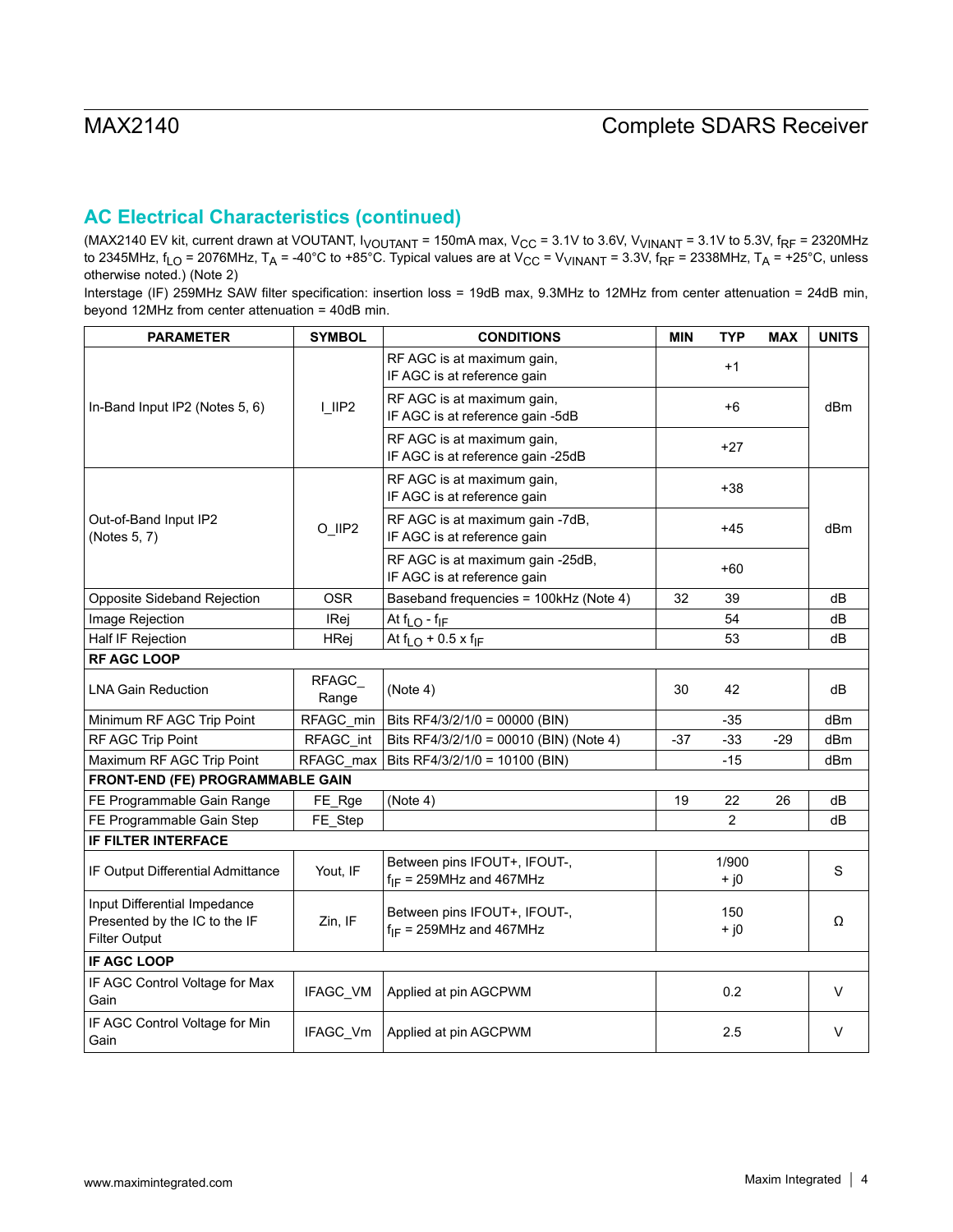# **AC Electrical Characteristics (continued)**

(MAX2140 EV kit, current drawn at VOUTANT, I<sub>VOUTANT</sub> = 150mA max, V<sub>CC</sub> = 3.1V to 3.6V, V<sub>VINANT</sub> = 3.1V to 5.3V, f<sub>RF</sub> = 2320MHz to 2345MHz, f<sub>LO</sub> = 2076MHz, T<sub>A</sub> = -40°C to +85°C. Typical values are at V<sub>CC</sub> = V<sub>VINANT</sub> = 3.3V, f<sub>RF</sub> = 2338MHz, T<sub>A</sub> = +25°C, unless otherwise noted.) (Note 2)

Interstage (IF) 259MHz SAW filter specification: insertion loss = 19dB max, 9.3MHz to 12MHz from center attenuation = 24dB min, beyond 12MHz from center attenuation = 40dB min.

| <b>PARAMETER</b>                                   | <b>SYMBOL</b>          | <b>CONDITIONS</b>                                            | <b>MIN</b> | <b>TYP</b>     | <b>MAX</b> | <b>UNITS</b>       |
|----------------------------------------------------|------------------------|--------------------------------------------------------------|------------|----------------|------------|--------------------|
| IF AGC Gain-Control Range                          | IFAGC_<br>Rge          | (Note 4)                                                     | 47         |                | 64         | dB                 |
| <b>INTERNAL BASEBAND LOWPASS FILTERS</b>           |                        |                                                              |            |                |            |                    |
| LPF In-Band Ripple                                 | LPFA_rip               | From 0 to 6.3MHz with respect to the<br>amplitude at 100kHz  |            | 0.7            |            | dB                 |
| LPF Out-of-Band Rejection<br>(Note 4)              | LPFrej                 | At 10.25MHz with respect to the amplitude<br>at 2MHz         | 14         | 21             |            | dB                 |
|                                                    | LPFrei                 | At 16MHz with respect to the amplitude at<br>2MHz            | 47         | 51             |            |                    |
| <b>INTERNAL OUTPUT STAGE</b>                       |                        |                                                              |            |                |            |                    |
| Gain Increase                                      | BB_DG                  | From bit HPF = $0$ to HPF = $1$                              |            | $\overline{4}$ |            | dB                 |
| Maximum I/QOUT± Pin Loading                        | IQ load                | Per each of the four pins                                    |            | 10//10         |            | $k\Omega$ //pF     |
| <b>FREQUENCY GENERATION: VCO AND PLL</b>           |                        |                                                              |            |                |            |                    |
| VCO Frequency Range                                | VCO_Range              | Over V <sub>CHP</sub> range (Note 4)                         | 1861       |                | 2079       | <b>MHz</b>         |
| VCO Tuning Gain                                    | VCO_Gain               | (Note 4)                                                     |            |                | 240        | MHz/V              |
|                                                    |                        | At 1kHz within PLL band                                      |            | $-79$          |            |                    |
| Synthesized VCO Phase Noise                        | VCO PN                 | At 10kHz outside PLL band                                    |            | $-80$          |            | dBc/Hz             |
|                                                    |                        | At 100kHz outside PLL band                                   |            | $-101$         |            |                    |
| Synthesized VCO Phase-Noise<br><b>Jitter</b>       | VCO_jit                | Integrated from 100Hz to 100kHz, LO<br>$frequency = 2079MHz$ |            | 1.2            |            | Deg <sub>RMS</sub> |
| Charge-Pump Voltage Range                          | <b>V<sub>CHP</sub></b> |                                                              | 0.40       |                | 2.75       | $\vee$             |
|                                                    |                        | $Bit CHP = 0$                                                |            | 0.6            |            | mA                 |
| Charge-Pump Current                                | $I_{CHP}$              | Bit $CHP = 1$                                                | 1.2        |                |            |                    |
| Pin CHP Leakage Current                            | CHP_leak               | Across V <sub>CHP</sub> range                                |            | 5              |            | nA                 |
| <b>PLL Reference Division Ratio</b>                | PLLref                 |                                                              | 1          |                | 2          |                    |
| Synthesized VCO Smallest<br><b>Fractional Step</b> | PLLstep                | Programmable through I <sup>2</sup> C                        |            | 23             |            | Hz                 |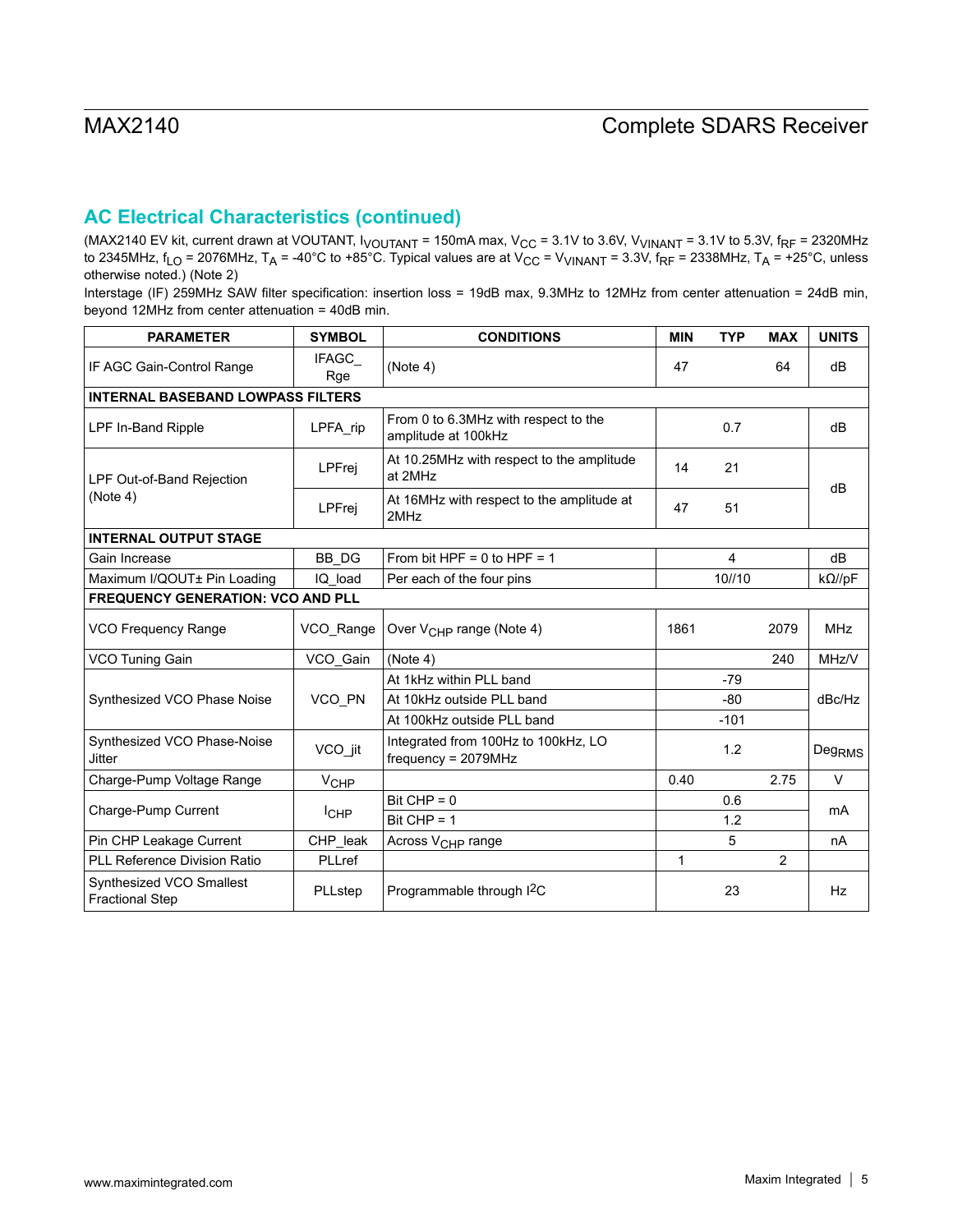# **AC Electrical Characteristics (continued)**

(MAX2140 EV kit, current drawn at VOUTANT,  $I_{VOUTANT}$  = 150mA max,  $V_{CC}$  = 3.1V to 3.6V,  $V_{VINANT}$  = 3.1V to 5.3V,  $f_{RF}$  = 2320MHz to 2345MHz,  $f_{LO}$  = 2076MHz,  $T_A$  = -40°C to +85°C. Typical values are at  $V_{CC}$  =  $V_{VINANT}$  = 3.3V,  $f_{RF}$  = 2338MHz,  $T_A$  = +25°C, unless otherwise noted.) (Note 2)

Interstage (IF) 259MHz SAW filter specification: insertion loss = 19dB max, 9.3MHz to 12MHz from center attenuation = 24dB min, beyond 12MHz from center attenuation = 40dB min.

| <b>PARAMETER</b>                        | <b>SYMBOL</b>    | <b>CONDITIONS</b>                                                                                          | <b>MIN</b> | <b>TYP</b> | <b>MAX</b>   | <b>UNITS</b> |
|-----------------------------------------|------------------|------------------------------------------------------------------------------------------------------------|------------|------------|--------------|--------------|
|                                         |                  | $0$ Hz < $f_{offset}$ < 10kHz                                                                              | (Note 9)   |            |              |              |
| Synthesized VCO Spurs                   | VCOspur          | 10kHz < $f_{offset}$ < 1MHz                                                                                |            | (Note 9)   |              | dBc          |
|                                         |                  | 1MHz < f <sub>offset</sub> < 10MHz                                                                         |            | -47        |              |              |
| <b>XTAL Oscillator Frequency Range</b>  | XTALrge          |                                                                                                            | 24         |            | 49           | <b>MHz</b>   |
| <b>XTAL Oscillator Frequency Error</b>  | <b>XTALerror</b> | Using an external XTAL (Note 8)                                                                            | $-16$      |            | $+16$        | ppm          |
| <b>XTAL Oscillator Input Voltage</b>    | <b>XTALswing</b> | Using an external TCXO                                                                                     | 0.8        |            | $V_{\rm CC}$ | $V_{P-P}$    |
| <b>XTAL Oscillator Input Duty Cycle</b> | <b>XTALduty</b>  | Using an external TCXO                                                                                     | 47         | 50         | 53           | $\%$         |
| Reference Buffer Output Voltage         | <b>REFV</b>      | Using the REFOUT pin loading specified<br>below (Note 4)                                                   | 0.95       | 1.10       |              | $V_{P-P}$    |
| Reference Buffer Output Duty<br>Cycle   | <b>REFduty</b>   | Using an external XTAL, not overdriven; bit<br>$RFD = 0$ , using the REFOUT pin loading<br>specified below | 45         | 50         | 55           | $\%$         |
|                                         | REFOUT 1d        | REFOUT pin frequency = 24MHz                                                                               |            | 20         |              |              |
| Maximum REFOUT Pin Loading              |                  | REFOUT pin frequency = 48MHz                                                                               | 8          |            | pF           |              |

# **Timing Characteristics**

| <b>PARAMETER</b>                 | <b>SYMBOL</b>    | <b>CONDITIONS</b> | <b>MIN</b> | <b>TYP</b> | <b>MAX</b> | UNITS |
|----------------------------------|------------------|-------------------|------------|------------|------------|-------|
| <b>SERIAL INTERFACE (NOTE 2)</b> |                  |                   |            |            |            |       |
| Serial Clock Frequency           | <sup>T</sup> SCL |                   |            | 200        |            | kHz   |

**Note 1:** At T<sub>A</sub> = -40°C, minimum and maximum values are guaranteed by design and characterization.

**Note 2:** Minimum and maximum values are guaranteed by design and characterization, unless otherwise noted.

**Note 3:** At  $T_A$  = +25°C, minimum and maximum values are guaranteed by design and characterization.

**Note 4:** At  $T_A$  = +25°C and  $T_A$  = +85°C, parameters are production tested.

**Note 5:** IF AGC reference level is defined as being the required voltage applied on pin AGCPWM, and the corresponding receiver IF gain, to measure 20mV<sub>P-P</sub> at each I/Q differential output when the RF input power is -91dBm. If even for zero volts applied on pin AGCPWM the I/Q differential outputs are below 20mV<sub>P-P</sub> when the RF input power is -91dBm, then the reference level is defined as zero volts.

**Note 6:** In-band IP2 and IP3 are measured with two CW tones at RF input:  $f_1 = 2339.55M$ Hz,  $f_2 = 2339.75M$ Hz.

**Note 7:** Out-of-band IP2 and IP3 are measured with two CW tones at RF input: f<sub>1</sub> = 2326.25MHz, f<sub>2</sub> = 2330.25MHz.

**Note 8:** Error computed using a crystal with no error.

**Note 9:** No spur in the offset frequency range.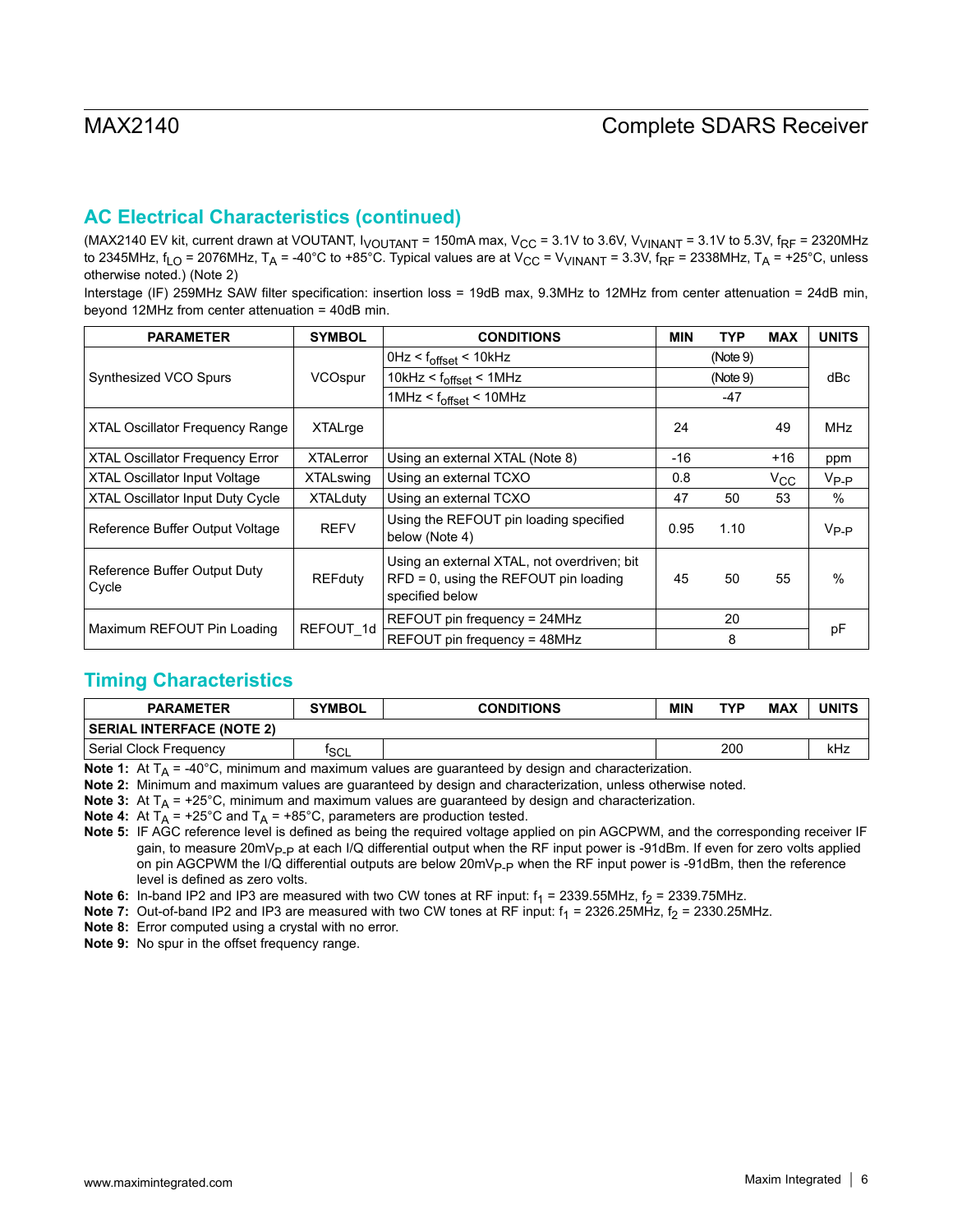# **Typical Operating Characteristics**

(TA = +25°C, unless otherwise noted.)

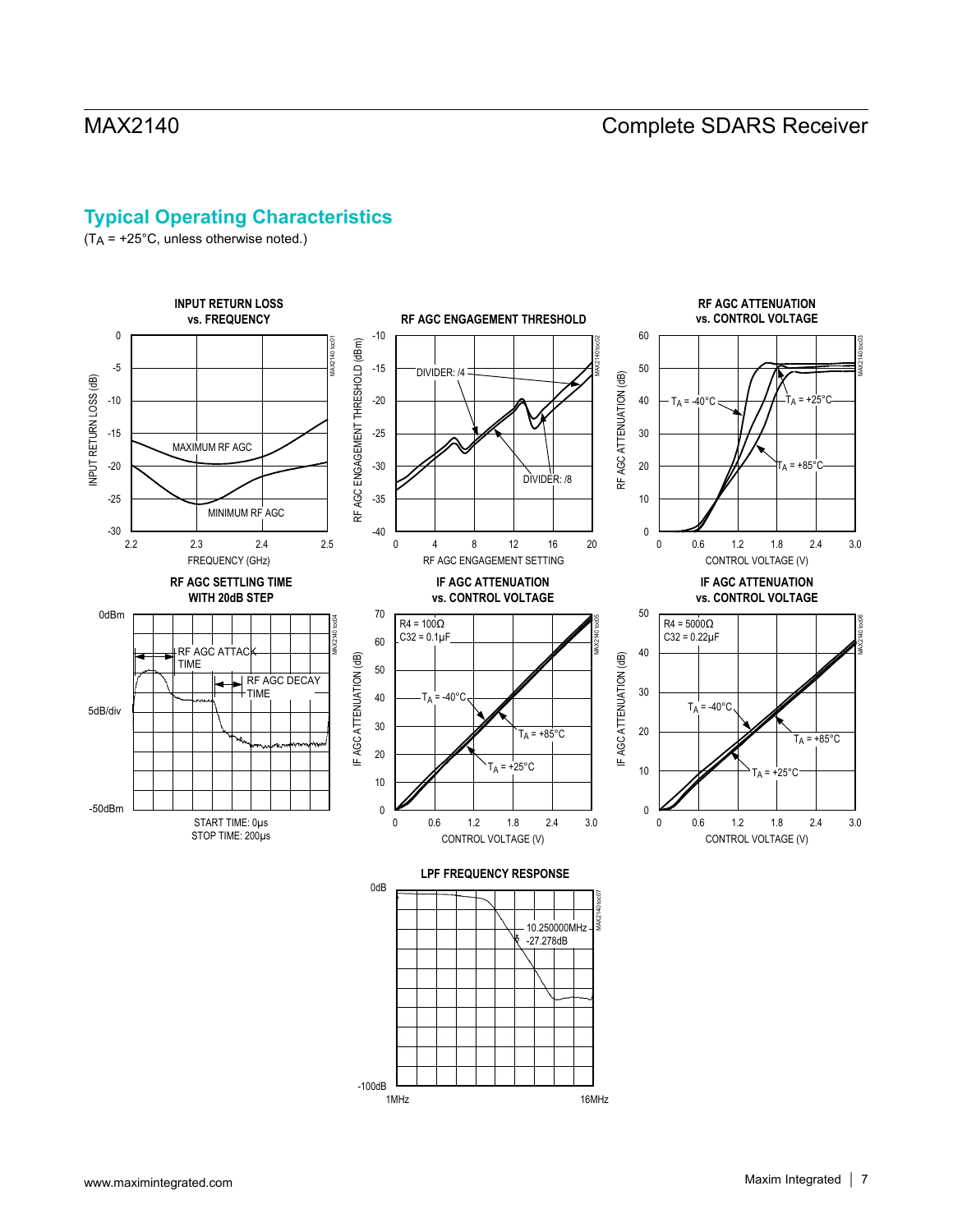# **Typical Operating Characteristics (continued)**

(TA = +25°C, unless otherwise noted.)





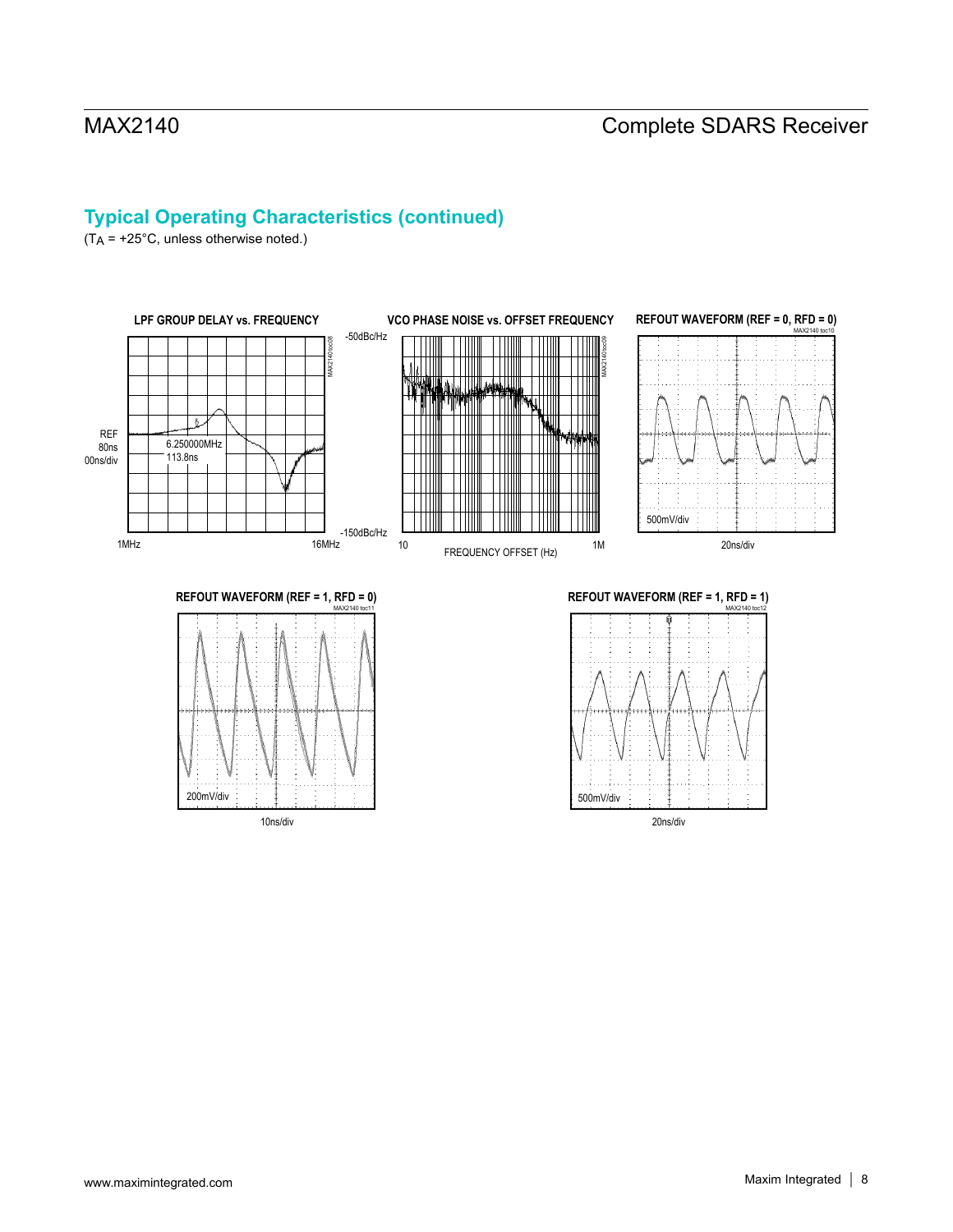# **Pin Description**

| <b>PIN</b>                                          | <b>NAME</b><br><b>FUNCTION</b>                                                                                                    |                                                                                                                                                                                                                                                                                                                                          |  |  |  |  |  |
|-----------------------------------------------------|-----------------------------------------------------------------------------------------------------------------------------------|------------------------------------------------------------------------------------------------------------------------------------------------------------------------------------------------------------------------------------------------------------------------------------------------------------------------------------------|--|--|--|--|--|
| 1, 4, 8,<br>$12 - 15, 23,$<br>26, 27, 30,<br>31, 40 | VCC FE0, VCC FE1,<br>VCC_FE2, VCC_BE1,<br>VCC_BE2, VCC_BE3,<br>VINANT, VCC_XTAL,<br>VCC_D, VCC_A,<br>VCC_FE3, VCC_VCO,<br>VCC_BE4 | Power Supplies. Bypass to ground with capacitors as close to the pins as possible.                                                                                                                                                                                                                                                       |  |  |  |  |  |
| 2, 3                                                | RFIN+, RFIN-                                                                                                                      | Differential RF Inputs. Accept RF input signal from the SDARS cabled antenna with a 50 $\Omega$ to<br>$100\Omega$ balun.                                                                                                                                                                                                                 |  |  |  |  |  |
| 5,6                                                 | IFOUT+, IFOUT-                                                                                                                    | Differential First IF Output. Connect an external SAW filter to the IF output.                                                                                                                                                                                                                                                           |  |  |  |  |  |
| 7                                                   | RFAGC_C                                                                                                                           | RF AGC Power-Detector Output. Set the RF AGC attack and decay response times.                                                                                                                                                                                                                                                            |  |  |  |  |  |
| 9                                                   | <b>AGCPWM</b>                                                                                                                     | IF AGC Control Voltage Input. Input from the filtered PWM AGC control signal from the SDARS<br>channel-decoder IC.                                                                                                                                                                                                                       |  |  |  |  |  |
| 10, 11                                              | IFIN+, IFIN-                                                                                                                      | Differential First IF Input                                                                                                                                                                                                                                                                                                              |  |  |  |  |  |
| 16                                                  | <b>VOUTANT</b>                                                                                                                    | Overcurrent-Protected Unregulated DC Supply Output. Provides DC power supply to the<br>antenna module.                                                                                                                                                                                                                                   |  |  |  |  |  |
| 17, 19, 37,<br>39                                   | IF2IO-, IF2IO+,<br>IF2QO+, IF2QO-                                                                                                 | Differential Baseband DC Blocking Outputs.<br>IF2IO- = Inverting in-phase baseband output. AC couple to pin 18.<br>IF2IO+ = Noninverting in-phase baseband output. AC couple to pin 20.<br>IF2QO+ = Noninverting quadrature baseband output. AC couple to pin 36.<br>IF2QO- = Inverting quadrature baseband output. AC couple to pin 38. |  |  |  |  |  |
| 18, 20, 36,<br>38                                   | IF2II-, IF2II+, IF2QI+,<br>IF2QI-                                                                                                 | Differential Baseband DC Blocking Inputs.<br>IF2II- = Inverting in-phase baseband input. AC couple to pin 17.<br>$IF2II+$ = Noninverting in-phase baseband input. AC couple to pin 19.<br>IF2QI+ = Noninverting quadrature baseband input. AC couple to pin 37.<br>IF2QI- = Inverting quadrature baseband input. AC couple to pin 39.    |  |  |  |  |  |
| 21, 22, 34,<br>35                                   | IOUT-, IOUT+,<br>QOUT+, QOUT-                                                                                                     | Differential I/Q Baseband Outputs.<br>IOUT- = Inverting in-phase baseband output.<br>IOUT+ = Noninverting in-phase baseband output.<br>QOUT+ = Noninverting quadrature baseband output.<br>QOUT- = Inverting quadrature baseband output.                                                                                                 |  |  |  |  |  |
| 24                                                  | <b>XTAL</b>                                                                                                                       | Crystal Reference Input                                                                                                                                                                                                                                                                                                                  |  |  |  |  |  |
| 25                                                  | <b>REFOUT</b>                                                                                                                     | Buffered System Clock Output. Provides clock signal to the SDARS channel-decoder IC.                                                                                                                                                                                                                                                     |  |  |  |  |  |
| 28                                                  | <b>LOCK</b>                                                                                                                       | Digital Logic Output to the System Controller. Indicates the lock status of the internal PLL.                                                                                                                                                                                                                                            |  |  |  |  |  |
| 29                                                  | CPOUT                                                                                                                             | VCO Charge-Pump Output                                                                                                                                                                                                                                                                                                                   |  |  |  |  |  |
| 32                                                  | <b>VCCREG</b>                                                                                                                     | Regulated Supply Voltage for the VCO                                                                                                                                                                                                                                                                                                     |  |  |  |  |  |
| 33                                                  | <b>VTUNE</b>                                                                                                                      | High-Impedance VCO Tuning Input                                                                                                                                                                                                                                                                                                          |  |  |  |  |  |
| 41, 42                                              | $I^2CA2, I^2CA1$                                                                                                                  | I <sup>2</sup> C Input Signals. Define the MAX2140 I <sup>2</sup> C device address.                                                                                                                                                                                                                                                      |  |  |  |  |  |
| 43, 44                                              | SCL, SDA                                                                                                                          | I <sup>2</sup> C-Compatible Programming Input. Connect to an I <sup>2</sup> C-compatible bus.                                                                                                                                                                                                                                            |  |  |  |  |  |
|                                                     | <b>Exposed Pad</b>                                                                                                                | Exposed Paddle. Connect to ground.                                                                                                                                                                                                                                                                                                       |  |  |  |  |  |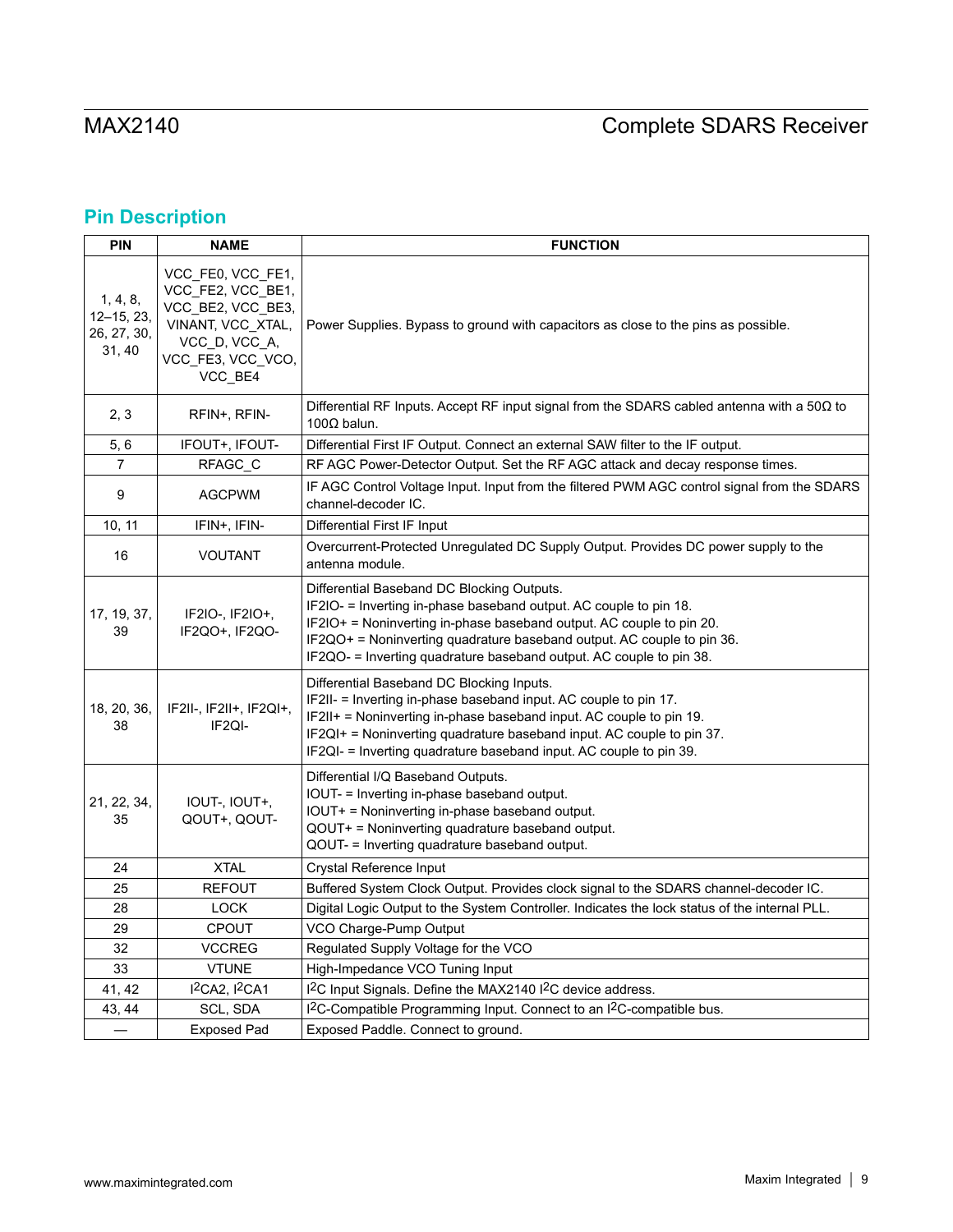# **Detailed Description**

### **Front End**

The front end of the MAX2140, which downconverts the RF signal to IF, is defined from the differential RF inputs (pins RFIN+ and RFIN-) to the output (pins IFOUT+ and IFOUT-) to the SAW filter.

The front end includes a self-contained analog RF AGC loop. The engagement threshold of the loop can be programmed from -35dBm to -15dBm referred to the RF input in 1dB steps using the RF4–RF0 programming bits. The time constant of the loop is set externally by the capacitor connected to RFAGC\_C.

The image reject first mixer ensures a good image and half IF rejection.

The front-end gain can be reduced by programming bits PM3–PM0 over a 22dB range, with a step of 2dB. This allows the selections of SAW filters with different insertion loss.

The IF output is nominally 900Ω differentially and requires pullup inductors to  $V_{CC}$ , which can be used as part of the matching network to the SAW filter impedance.

#### **Back End**

The back end, which downconverts the IF signal to quadrature baseband, is defined from the SAW filter inputs (pins IFIN+ and IFIN-) to the baseband outputs (pins IOUT+, IOUT-, QOUT+, QOUT-).

The back end contains an IF AGC loop, which is closed by the baseband controller. The IF AGC control voltage is applied at the AGCPWM pin. The gain can be reduced over 53dB (typ) and exhibits a log-linear characteristic.

The back end also contains individual lowpass filters on each channel. The lowpass-filter bandwidth is the useful SDARS downconverted bandwidth (6.25MHz). The lowpass-filter performance is factory trimmed. The bit IOT switches between the factory-trimmed set and the control through the I2C-compatible bus using bits B4–B1. Even when using the factory-trimmed set, the user can still slightly modify the cutoff frequency (by ±250kHz) by varying bits LP1/LP0.

Highpass filters are also inserted in the back-end signal paths. Their purpose is to remove the DC offset. They are designed for a low corner frequency so as not to degrade the SDARS content. Their exact cutoff frequency is set by the external capacitors connected between IF2 access pins, given by the following equation:

$$
f_{\text{cutoff}} = 1/(2 \times \pi \times R \times C) \text{ [Hz]}
$$

where R =  $8000Ω$ , C = external capacitor to be connected.

Finally, the HPF bit allows an increase to the back-end gain by 4dB at the slight expense of a degraded inband linearity.

### **Frequency Generation**

An on-chip VCO and a low-step fractional-N PLL ensure the necessary frequency generation. The 1st mixer's LO is at the VCO frequency itself, while the 2nd mixer's LO is the VCO frequency divided by 4 or by 8 (bit D48). Hence, the two possible IF frequencies for SDARS are 467MHz and 259MHz. Typical applications are based on 259MHz IF frequency.

The reference divider path in the PLL can either use an external crystal and the on-chip crystal oscillator or an external TCXO that can overdrive the on-chip crystal oscillator. A reference division ratio of 1 or 2 is set by the REF bit. The crystal oscillator (or TCXO) signal is available at pin REFOUT. The output is either at the same frequency as the reference signal, or divided by two, based on the setting of bit RFD.

The VCO main division ratio is set by bits N6–N0 (for the integer part) and bits F19–F00 (for the fractional part). The minimum step is below 30Hz, small enough for effective AFC to be implemented by the baseband.

The charge-pump (pin CPOUT) is to be connected to the VCO tuning input (pin VTUNE) through an appropriate loop filter.

#### **Overcurrent Protection**

This DC function allows external circuitry consuming up to 150mA and connected to the pin VOUTANT to sink current from a  $V_{CC}$  line (pin VINANT) through overcurrentprotection circuitry.

When no overcurrent is present, a low dropout voltage exists between pins VINANT and VOUTANT. In overcurrent conditions (including short-circuit from VOUTANT to GND), the current is limited to approximately 300mA and bit ACP in the READ byte status goes high.

This circuit also senses if the current drawn at the pin VOUTANT is typically larger than 20mA, in which case the bit AND from the READ byte status goes high (the purpose is to inform the baseband controller if there is any device drawing current from VOUTANT).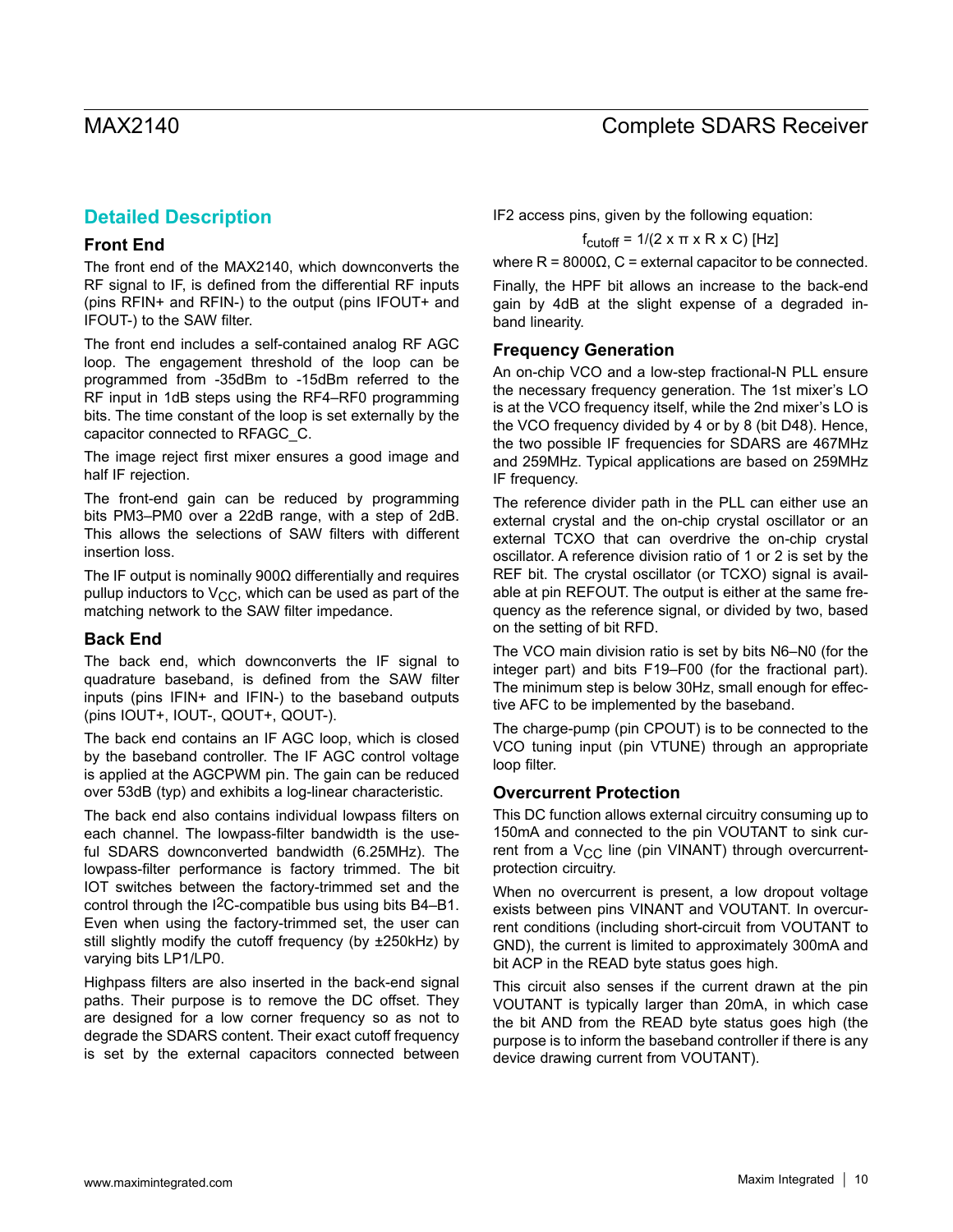## **Applications Information**

### **Serial Interface and Control Registers**

#### **I2C Bit Description**

#### **MAX2140 Programming Bits:**

The MAX2140 conforms to the Philips I2C standard, 400kbps (fast mode), and operates as a slave.

The MAX2140 addresses can be selected from three values, which are determined by the logic state of the two address-select pins I2CA1 and I2CA2. In all cases, the MSB is transmitted (and read) first.

### **MAX2140 I2C-Compatible Programming Bit Definition: BYTE PLLint:**

RFD = reference buffer division:  $RFD = 0$  (/1) and  $RFD = 1$  (/2)

N6 to N0 is the binary-written main dividing ratio, integer part.

#### **BYTE PLLfrac2:**

PLS = Reserved: use only PLS = 0

LI1/0 = Reserved: use only  $LI1 = LI0 = 0$ 

 $INT = Integer N mode: INT = 1 (fractional) and INT =$ 0 (integer)

## **Table 1. MAX2140 Write Address Bytes**

| AS <sub>1</sub> | AS <sub>0</sub> | <b>MSB</b> | <b>ADDRESS BYTE</b> |  |  |  |  |  |  |  |  |  |
|-----------------|-----------------|------------|---------------------|--|--|--|--|--|--|--|--|--|
| Low             | High            |            |                     |  |  |  |  |  |  |  |  |  |
| High            | Low             |            |                     |  |  |  |  |  |  |  |  |  |
| High            | High            |            |                     |  |  |  |  |  |  |  |  |  |

### **Table 2. MAX2140 Read Address Bytes**

| AS <sub>1</sub> | AS <sub>0</sub> | <b>MSB</b> | <b>ADDRESS BYTE</b> |  |  |  |  |  |  |  |
|-----------------|-----------------|------------|---------------------|--|--|--|--|--|--|--|
| LOW             | High            |            |                     |  |  |  |  |  |  |  |
| High            | LOW             |            |                     |  |  |  |  |  |  |  |
| High            | High            |            |                     |  |  |  |  |  |  |  |

### **Table 3. MAX2140 Write Programming Bits**

| <b>WRITE-TO MODE</b> | <b>RESET VALUE</b> | ADDR (hex)     | <b>MSB</b>      |                 |                 |                 | <b>CONTROL BYTE</b> |                  |                 | <b>LSB</b>      |
|----------------------|--------------------|----------------|-----------------|-----------------|-----------------|-----------------|---------------------|------------------|-----------------|-----------------|
|                      |                    | C <sub>2</sub> | 1               | 4               | $\Omega$        | $\Omega$        | $\Omega$            | $\Omega$         |                 | 0               |
| Address              |                    | C <sub>4</sub> |                 |                 | $\mathbf{0}$    | 0               | 0                   |                  | 0               | 0               |
|                      |                    | C <sub>6</sub> |                 |                 | $\mathbf{0}$    | 0               | 0                   | 1                |                 | 0               |
| PLLint               | 01010110           | 00             | <b>RFD</b>      | N <sub>6</sub>  | N <sub>5</sub>  | N4              | N3                  | N <sub>2</sub>   | N <sub>1</sub>  | N <sub>0</sub>  |
| PLLfrac2             | 00011110           | 01             | <b>PLS</b>      | L11             | LI0             | <b>INT</b>      | F <sub>19</sub>     | F <sub>18</sub>  | F <sub>17</sub> | F <sub>16</sub> |
| PLLfrac1             | 10010000           | 02             | F <sub>15</sub> | F <sub>14</sub> | F <sub>13</sub> | F <sub>12</sub> | F11                 | F <sub>10</sub>  | F <sub>09</sub> | F08             |
| PLLfrac0             | 01101001           | 03             | F07             | F06             | F05             | F04             | F <sub>03</sub>     | F <sub>02</sub>  | F01             | F <sub>0</sub>  |
| Control              | 01100000           | 04             | <b>REF</b>      | <b>CHP</b>      | D48             | <b>SDR</b>      | <b>ANT</b>          | <b>SDF</b>       | <b>SDB</b>      | <b>SDP</b>      |
| CustomGain           | 00000100           | 05             | RF4             | RF <sub>3</sub> | RF <sub>2</sub> | RF <sub>1</sub> | RF <sub>0</sub>     | LP <sub>1</sub>  | LP <sub>0</sub> | <b>HPF</b>      |
| PMA_Test             | 00000000           | 06             | PM <sub>3</sub> | PM <sub>2</sub> | PM <sub>1</sub> | PM0             | <b>SDX</b>          | T <sub>2</sub>   | T <sub>1</sub>  | T <sub>0</sub>  |
| <b>LPFTrim</b>       | 00000000           | 09             | 0               | $\mathbf{0}$    | <b>IOT</b>      | <b>B4</b>       | B <sub>3</sub>      | B <sub>2</sub> A | <b>B2</b>       | <b>B1</b>       |
| Unused <sub>2</sub>  | 00000000           | 08             | 0               | 0               | $\mathbf{0}$    | $\mathbf{0}$    | $\mathbf{0}$        | 0                | $\mathbf{0}$    | 0               |
| Unused1              | 00000000           | 07             | 0               | 0               | $\Omega$        | 0               | 0                   | 0                | 0               | 0               |
| Unused <sub>0</sub>  | 00000000           | 10             | 0               | 0               | $\mathbf{0}$    | 0               | 0                   | 0                | 0               | 0               |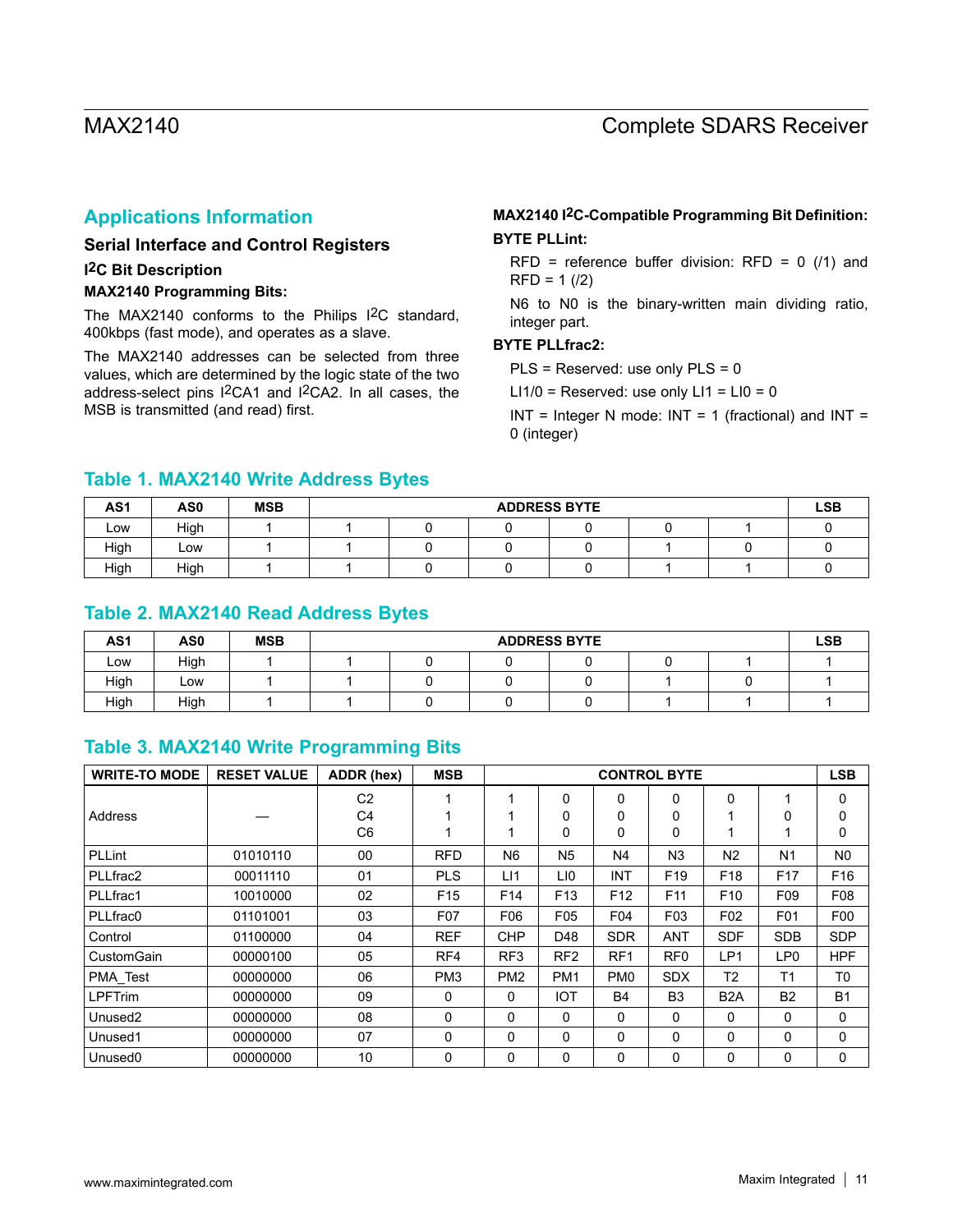F19 to F16 is the upper-part binary-written main dividing ratio, fractional part multiplied by  $2^{20}$  = 1,048,576.

#### **BYTES PLLfrac1 and PLLfrac0:**

F15 to F0 is the lower-part binary-written main dividing ratio, fractional part multiplied by  $2^{20} = 1,048,576$ .

#### **BYTE Control:**

REF = reference division ratio:  $REF = 0$  (/1) and REF  $= 1 \ (2)$ 

 $CHP = charge-pump current: CHP = 0 (0.6mA) and$ CHP = 1 (1.2mA)

D48 = LO division ratio: D48 = 0  $(14)$  and D48 = 1  $(18)$  $SDR =$  shutdown RF AGC:  $SDR = 0$  (on) and  $SDR =$ 1 (shutdown)

ANT = antenna overcurrent protection:  $ANT = 0$  (on) and  $ANT = 1$  (shutdown)

 $SDF =$  shutdown front end:  $SDF = 0$  (on) and  $SDF = 1$ (shutdown)

 $SDB =$  shutdown back end:  $SDB = 0$  (on) and  $SDB =$ 1 (shutdown)

 $SDP =$  shutdown PLL:  $SDP = 0$  (on) and  $SDP = 1$ (shutdown)

#### **BYTE CustomGain:**

RF4/RF3/RF2/RF1/RF0 = RF AGC engagement threshold (dBm): see the RF AGC Settling Time graph in the *Typical Operating Characteristics*.

LP1/LP0 = change by 250kHz the LPF corner frequency: LP1/LP0 = 10 (nominal), LP1/LP0 = 11 (decrease), LP1/LP0 = 00 (increase)

HPF = HPF gain increase by 4dB: HPF =  $0$  (off) and  $HPF = 1$  (on)

#### **BYTE PMA\_Test:**

PM3/PM2/PM1/PM0 = PMA gain cutback (dB): PM3/  $PM2/PM1/PM0_{\text{DFC}}$ 

 $SDX =$  shutdown reference buffer:  $SDX = 0$  (on) and SDX = 1 (shutdown)

 $T2/T1/T0 = \text{test bits: } 000 \text{ (normal), } 001 \text{ (main division)},$ 010 (reference division), 011 (reserved),

100 (CHP low-Z), 101 (CHP source on), 110 (CHP sink on), 111 (CHP high-Z)

#### **BYTE LPFTrim:**

B4/B3/B2/B2A/B1 = Reserved for LPF trim. All = 0 in normal operating mode

 $IOT = LPF$  corner frequency setup:  $IOT = 0$  (default factory trim) and IOT = 1 (controllable through  $12C$ ). IOT = 0 in normal operating mode

#### **BYTE Status:**

RF AGC = RF AGC status: RF AGC = 0 (is not engaged) and RF AGC = 1 (engaged)

ACP = antenna current protection: ACP = 0 (no overcurrent) and ACP = 1 (overcurrent)

AND = antenna detection:  $ANT = 0$  (current < threshold) and ANT = 1 (current > threshold)

LD = lock detect:  $LD = 0$  (out of lock) and  $LD = 1$  (lock)

#### **BYTE Reserved:**

Inactive at this time, all bits are 0

**Register configuration for the LO generation when the comparison frequency = 23.92MHz:** to generate 2078.893333MHz: PLLint = 01010110, PLLfrac2 = 00011110, PLLfrac1= 10010000, PLLfrac0 = 01101001 to generate 2067.777778MHz: PLLint = 01010110, PLLfrac2 = 00010111,

PLLfrac1 = 00100001, PLLfrac0 = 00000010 to generate 1871.004000 MHz:

PLLint = 01001110, PLLfrac2 = 00010011, PLLfrac1 = 10000001, PLLfrac0 = 11111000 to generate 1861.000000MHz:

PLLint = 01001101, PLLfrac2 = 00011100, PLLfrac1 = 11010000, PLLfrac0 = 11101000

| <b>READ-FROM MODE</b> | <b>RESET VALUE</b> | <b>ADDRESS</b> (hex) | <b>MSB</b> | <b>CONTROL BYTE</b><br><b>LSB</b> |  |   |              |            |            |     |
|-----------------------|--------------------|----------------------|------------|-----------------------------------|--|---|--------------|------------|------------|-----|
|                       |                    | C <sub>3</sub>       |            |                                   |  |   |              |            |            |     |
| Address               |                    | C5                   |            |                                   |  |   |              |            |            |     |
|                       |                    | C7                   |            |                                   |  |   |              |            |            |     |
| l Reserved            | 00000000           | 00                   |            |                                   |  |   |              |            |            |     |
| Status                | 00000000           | 01                   |            |                                   |  | 0 | <b>RFAGC</b> | <b>ACP</b> | <b>AND</b> | ъD. |

**Table 4. MAX2140 Read Programming Bits**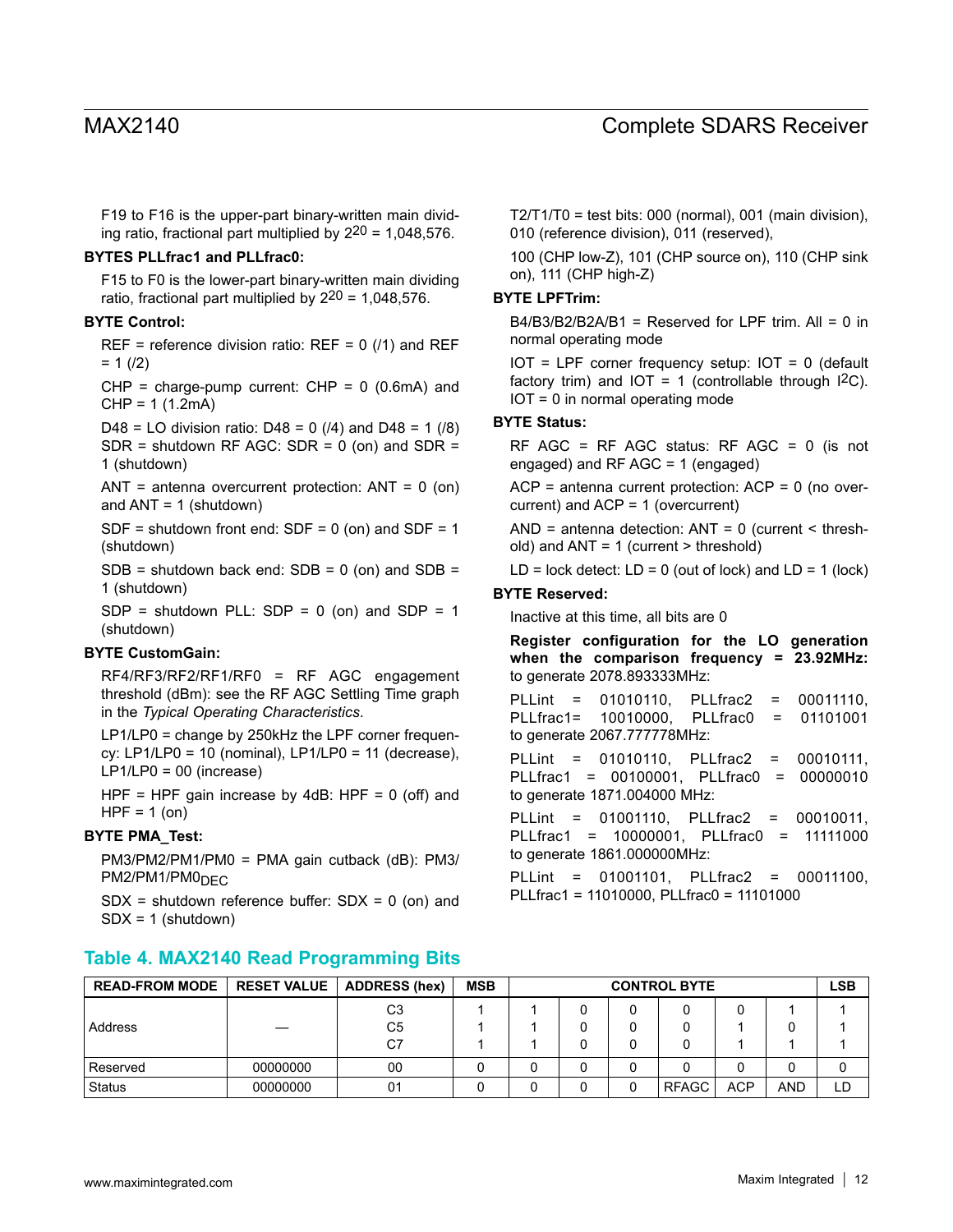### **I2C Functional Description**

### **I2C Register Map:**

This is the standard I2C protocol. The first byte is either C6, C4, C2 (hex) dependent on the state of the I2CA\_ pins, for a write-to-device operation and either C7, C5, C3 (hex) for a read-from operation (again dependent on the state of pins  $1^2CA$ ).

### **Write Operation:**

The first byte is the device address plus the direction bit  $(R/W = 0)$ .

The second byte contains the internal address command of the first address to be accessed.

The third byte is written to the internal register directed by the command address byte.

The following bytes (if any) are written into successive internal registers.

The transfer lasts until stop conditions are encountered.

The MAX2140 acknowledges every byte transfer.

#### **Read Operation:**

When either address C3, C5, C7 is sent, the MAX2140 sends back first the reserved byte then the status byte.

See Table 5 and Table 6 for read/write register operations.

### **Layout Issues**

The MAX2140 EV kit can be used as a starting point for layout. For best performance, take into consideration power-supply issues, as well as the RF, LO, and IF layout.

### **Power-Supply Layout**

To minimize coupling between different sections of the IC, the ideal power-supply layout is a star configuration, which has a large decoupling capacitor at a central  $V_{CC}$ node. The V<sub>CC</sub> traces branch out from this node, each going to a separate  $V_{CC}$  node in the MAX2140 circuit. At the end of each trace is a bypass capacitor with impedance to ground less than  $1\Omega$  at the frequency of interest. This arrangement provides local decoupling at each  $V_{CC}$ pin. Use at least one via per bypass capacitor for a lowinductance ground connection.

### **Matching Network Layout**

The layout of a matching network can be very sensitive to parasitic circuit elements. To minimize parasitic inductance, keep all traces short and place components as close to the IC as possible. To minimize parasitic capacitance, a cutout in the ground plane (and any other planes) below the matching network components can be used. On the high-impedance ports (e.g., IF inputs and outputs), keep traces short to minimize shunt capacitance.

# **Chip Information**

PROCESS: BiCMOS

# **Table 5. Example: Write Registers 1 to 3 with 0E, D8, 26**

| <b>START</b> | Device Address Write<br>C6`<br>UZ. | <b>ACK</b> | Register Address<br>00 | $\sim$<br>' ACK | DATA<br>0E | <b>ACK</b> | DATA D8 | <b>ACK</b> | DATA 26 | <b>ACK</b> | <b>STOP</b> |
|--------------|------------------------------------|------------|------------------------|-----------------|------------|------------|---------|------------|---------|------------|-------------|
|--------------|------------------------------------|------------|------------------------|-----------------|------------|------------|---------|------------|---------|------------|-------------|

# **Table 6. Example: Read from Status Registers (Sending an NACK Terminate Slave Transmit Mode**

| <b>START</b> | Device Address Read<br>(C3, C5, C7) | <b>ACK</b> | Read Reserved Register | <b>ACK</b> | <b>Read Status Register</b> | <b>NACK</b> | STOF |
|--------------|-------------------------------------|------------|------------------------|------------|-----------------------------|-------------|------|
|--------------|-------------------------------------|------------|------------------------|------------|-----------------------------|-------------|------|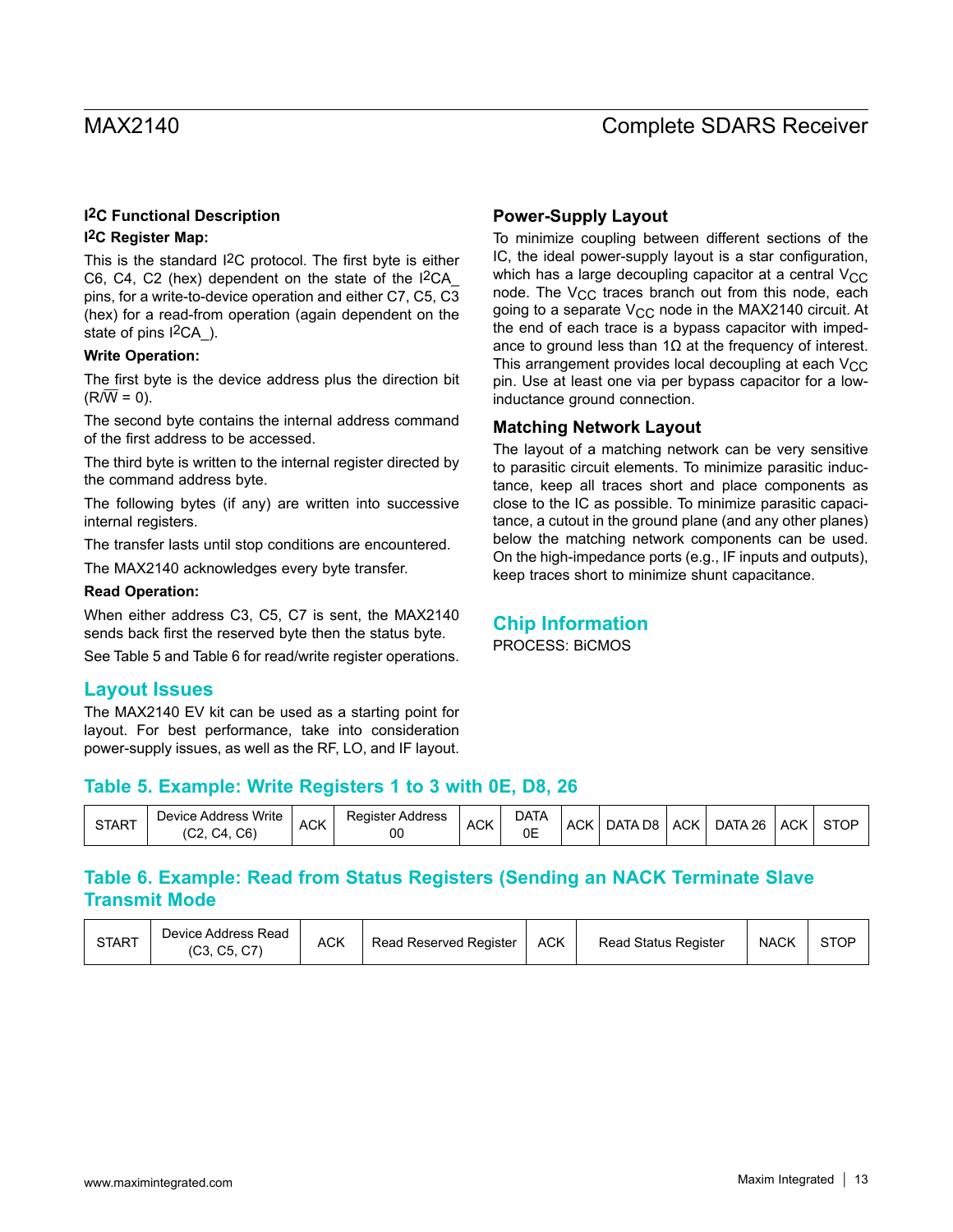# **Package Information**

For the latest package outline information and land patterns (footprints), go to **[www.maximintegrated.com/packages](http://www.maximintegrated.com/packages)**. Note that a "+", "#", or "-" in the package code indicates RoHS status only. Package drawings may show a different suffix character, but the drawing pertains to the package regardless of RoHS status.

| <b>PACKAGE</b> | <b>PACKAGE</b> | <b>OUTLINE</b> | LAND               |
|----------------|----------------|----------------|--------------------|
| <b>TYPE</b>    | <b>CODE</b>    | NO.            | <b>PATTERN NO.</b> |
| 44 TQFN-EP     | T4477+2        | 21-0144        | 90-0127            |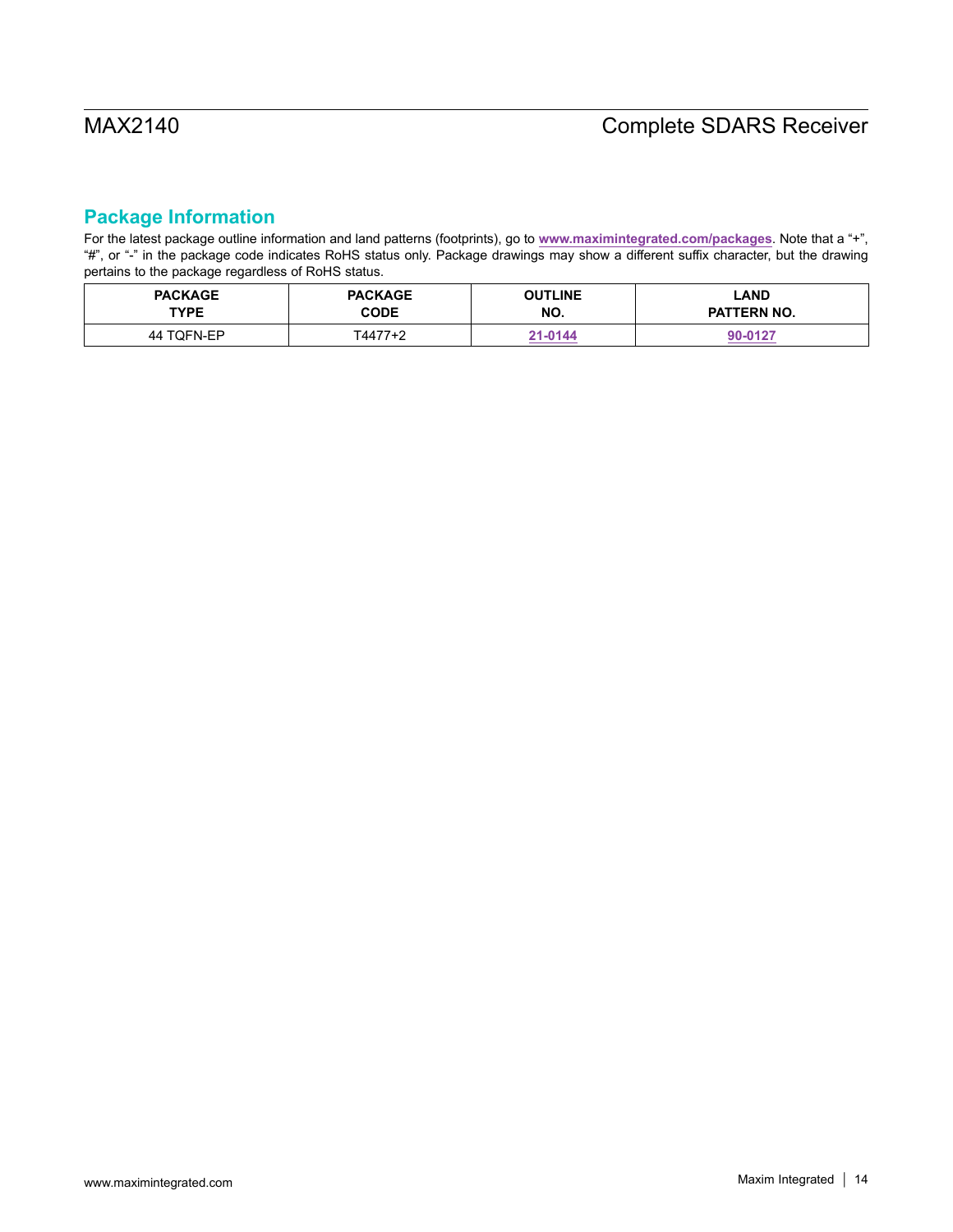# **Revision History**

| <b>REVISION</b><br><b>NUMBER</b> | <b>REVISION</b><br><b>DATE</b> | <b>DESCRIPTION</b>                                                                                                    | <b>PAGES</b><br><b>CHANGED</b> |
|----------------------------------|--------------------------------|-----------------------------------------------------------------------------------------------------------------------|--------------------------------|
| 0                                | 1/04                           | Initial release                                                                                                       |                                |
|                                  | 4/04                           | Updated Electrical Characteristics                                                                                    | 2, 4                           |
|                                  | 6/05                           | Added lead-free package to Ordering Information                                                                       |                                |
| 3                                | 10/05                          | Updated Electrical Characteristics                                                                                    |                                |
| 4                                | 4/15                           | Made corrections in Absolute Maximum Ratings, Pin Description, and I <sup>2</sup> C Functional<br>Description section | 2.10.14                        |

For pricing, delivery, and ordering information, please contact Maxim Direct at 1-888-629-4642, or visit Maxim Integrated's website at www.maximintegrated.com.

*Maxim Integrated cannot assume responsibility for use of any circuitry other than circuitry entirely embodied in a Maxim Integrated product. No circuit patent licenses*  are implied. Maxim Integrated reserves the right to change the circuitry and specifications without notice at any time. The parametric values (min and max limits) *shown in the Electrical Characteristics table are guaranteed. Other parametric values quoted in this data sheet are provided for guidance.*